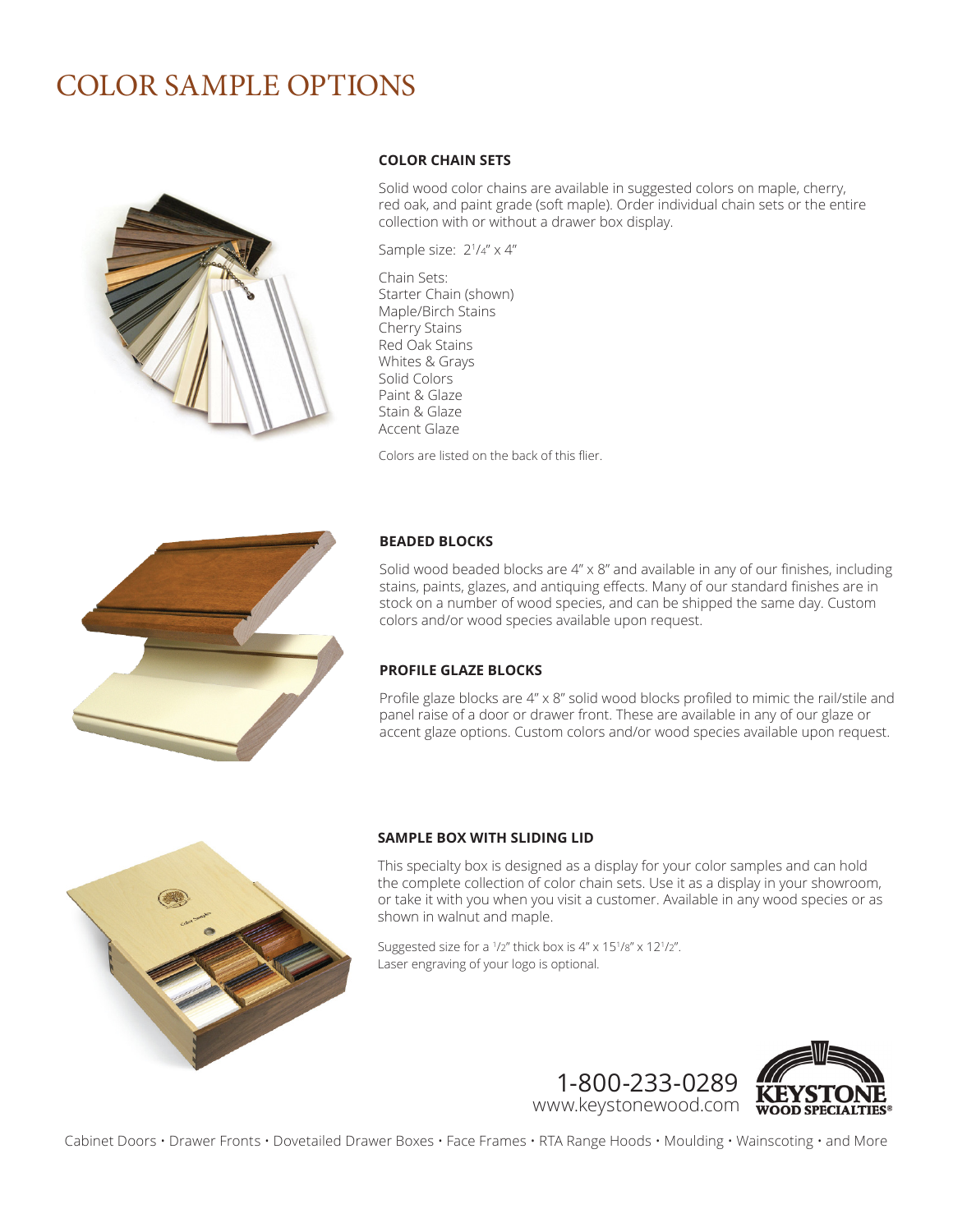# SAMPLE CHAIN COLORS

# **STARTER CHAIN**

- Solid White with Gray Accent Glaze
- White Dove
- Macadamia Glaze
- Solid Gray
- Sandstone
- Gunmetal
- Midnight
- Champagne on Maple
- Java Glaze on Maple
- Cider on Cherry
- French Roast on Red Oak
- Espresso on White Birch

### **SOLID COLORS**

- Solid Black
- Bold Brick
- Silt
- Sandstone
- Gunmetal
- Sagebrush
- Cape Cod
- Antique Navy
- Midnight

#### **PAINT & GLAZE**

- Macadamia Glaze (Buttermilk w/ Light Brown glaze)
- Brickle Glaze (Solid Almond w/ Dark Brown glaze)
- Red Adobe Glaze (Bold Brick w/ Dark Brown glaze)
- Tumbleweed Glaze (Sagebrush w/ Dark Brown glaze)
- Nautical Blue Glaze (Antique Navy w/ White glaze)

#### **STAIN & GLAZE**

- Ginger Glaze on Maple (Pecan w/ Dark Brown glaze)
- Java Glaze on Maple (Mission Mocha w/ Dark Brown glaze)
- Pomegranate Glaze on Maple (Wild cherry w/ Dark. Brown glaze)
- Autumn Glaze on Cherry (Harvest Gold w/ Dark Brown glaze)
- Ginger Glaze on Cherry (Pecan w/ Dark Brown glaze)
- Pomegranate Glaze on Cherry (Wild cherry w/ Dark. Brown glaze)
- Driftwood Glaze on Red Oak (Barnwood w/ Black glaze)
- Java Glaze on Red Oak (Mission Mocha w/ Dark Brown glaze)

# **ACCENT GLAZE**

- Solid White with gray accent
- White Dove with light brown accent
- Buttermilk with dark brown accent
- Natural Finish on Maple with light brown accent
- Mission Oak on Maple with dark brown accent
- Pecan on Maple with dark brown accent
- Colonial Cherry on Maple with dark brown accent
- Wild Cherry on Cherry with black accent

#### **WHITES & GRAYS**

- Solid White
- White Satin
- White Dove
- Bisque
- Buttermilk
- Solid Almond
- Solid Gray
- Pewter Gray
- Web Gray
- Storm

# **MAPLE / BIRCH STAINS**

- Natural Finish on Maple
- Barnwood on Maple
- Tawny on Maple
- Champagne on Maple
- Honey on Maple
- Burnt Umber on Maple
- French Roast on Maple
- Dark Chocolate on White Birch
- Espresso on White Birch

### **CHERRY STAINS**

- Natural Finish
- Mission Oak
- Cherry
- Colonial Cherry
- Wild Cherry
- Cider
- Burnt Umber
- French Roast
- Artisan Rosewood

# **RED OAK STAINS**

- Natural Finish
- Wheat
- Harvest Gold
- Dark Oak
- Dark Walnut
- Mission Mocha
- Wild Cherry
- Toasted Almond
- French Roast
- Espresso